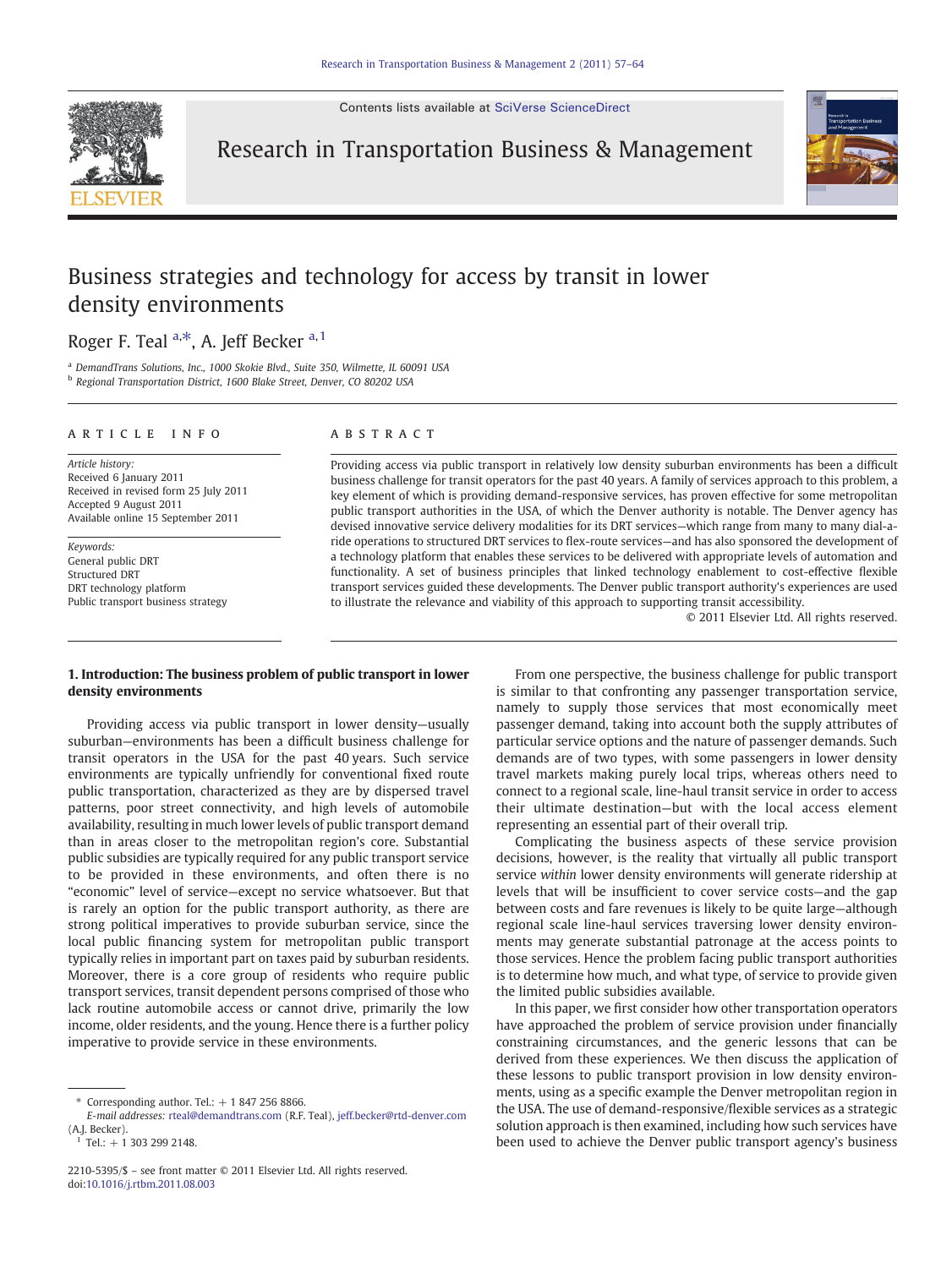objectives. The use of technology has been a key element in this business strategy, and we describe how the technology platform that supported the demand-responsive services was designed and implemented in a fashion aligned with business objectives. We conclude with implications for managerial practices.

#### 2. Fundamental approach to the business problem

As carriers in multiple transportation industries have demonstrated, effective strategies exist for handling the problem of service provision under significant financial constraints, and most or all of these strategies are relevant to public transport as well. The overall approach includes specific strategies for bending the cost curve downward for service provision, and for maintaining essential service levels while doing so, as well as strategies for using technology to displace or shed costs. There is a recognition in this approach that trade-offs are essential, and that consumers will need to adapt to a service situation which may not be ideal from their perspective—but by doing so they will continue to have access to a reasonable level of service at a reasonable price.

It is our perception that this overall approach has been used, in a notable and instructive manner, by the airline industry in the USA during the past decade, particularly by the so-called network carriers who (with the noteworthy exception of Southwest Airlines) largely dominate that industry. The network carriers have faced severe business challenges during the past decade, and in order to financially survive have evolved from operations providing a relatively uniform level of service to a more multi-tiered service model. They have essentially abandoned a business model in which medium or large jets were operated in all markets by a single operating entity and many services were bundled together into a single ticket price. Now, as many as 45% of a network carrier's scheduled flights may be flown by smaller "regional" jets of 50 to 90 passengers, most of which are operated by regional airline(s) under contract to the network carrier. The operating cost of regional jet service is significantly less than for the (larger) planes operated directly by the major airline's work force, in important part due to lower labor costs. Larger jets are now used only on routes with denser traffic, and airlines have focused on providing no more capacity than absolutely necessary to serve the market and to remain competitive. The technology of yield management systems has enabled airlines to manipulate fares and manage capacity to sell essentially every seat on many flights. Passengers are often travelling in smaller planes (albeit jets) than they would prefer, and at unprecedentedly high load factors, but the overall frequency of service has remained relatively high.

Technology, in particular Web-based reservations and trip information systems, have been integral to the airlines cost reduction efforts, as the airlines have made huge reductions in the cost of commissions and trip booking operations. The customer base has responded favorably to this technological innovation, and even found advantage in the self-service approach compared to the agent-based booking system that was virtually universal merely 15 years ago.

In addition, the USA network carriers have almost totally unbundled their service offering. Passengers must now pay fees for virtually every service not directly associated with the movement of the airplane from point A to point B. Clearly, customers have not been pleased with many of these service configuration and service pricing changes, but the frequent travelers upon which the industry relies have largely adapted, understanding (albeit grudgingly) that the nature of the flying experience has changed. It bears emphasizing that this strategy has returned the USA airline industry to somewhat profitable operations ([Center for Asia Paci](#page--1-0)fic Aviation, 2010).

The relevance of these airline industry experiences is that many of the same strategies have been urged upon the public transport industry during the past 30 years—service contracting, tailoring vehicle capacity (and service costs) to market demand, more

demand-responsive services, non-uniform pricing and more selfservice ticketing options, improved customer information systems. However, few public transport authorities in the USA have systematically deployed such approaches. Hence the necessity of turning to other transportation sectors to see compelling and widely adopted examples of this business strategy in action. Those experiences suggest the following strategic approach to the difficult challenge of providing public transport service in lower density environments.

- The simple availability of a relatively frequent service providing transport from point A to point B is what is essential, and the specifics of the service offering-in terms of capacity, amenity, etc. are not as important (albeit within bounds).
- Capacity should be tailored to closely match demand by whatever mechanisms are appropriate to the service and market situation (smaller vehicles, demand-driven services, etc.).
- The operating cost curve can—and must—be lowered by using strategies such as contracting out some services to lower cost providers and/or using smaller vehicles that cost less to operate.
- Technology should be used to shed or reduce as many non-core operations costs as possible, and devolve as many functions as possible to service users, thereby reducing overall service production costs.
- Information technologies focused on customers can provide access to the transportation services much more simply, easily and conveniently than ever before. Technology greatly reduces the difficulty of obtaining public transport information and consummating the decision to ride; it can also serve as partial compensation for loss of customer amenity in other areas.

#### 3. Application to public transport: The family of services approach

In considering the application of these lessons to developing a business strategy for the provision of public transport in lower density environments, 3 major questions are pertinent.

- (1) What are the markets or demand?
- (2) Should service be provided to any specific market segment?
- (3) If so, how much service, and what type of service, should be provided?

In general, the appropriate objective for a public transport authority is, for each sub-market that it serves, to maximize ridership given a certain level of public subsidy. Alternatively, this objective can be expressed as minimizing subsidy per passenger trip in each submarket. Different types of services—the so-called family of services can be provided, with each having different service production costs, level of service, and achievable service productivity. These services can span a spectrum from rail operations to buses to low capacity fully demand-responsive services.

The challenge to the public transport authority is to select the specific type of service that will achieve the best balance between subsidy per trip, service availability, and productivity in a particular travel market segment. In making such decisions, the public transit authority also must consider that in an environment with dispersed travel patterns, it is often important to connect services together in a network to best accommodate demand and an equitable metropolitan distribution of services. Moreover, it is essential that level of service be carefully matched to demand to further the objectives of financial performance and sustainability. In general, as service productivity defined as boardings (passenger trips) per hour—increases, costeffectiveness will also increase and subsidy per boarding will decrease. Given a budgetary constraint, the objective is to minimize subsidy per boarding while also increasing boardings per hour.

An example of the application of this approach is the family of services employed by the Denver Regional Transportation District (RTD) in lower density environments, which range from conventional